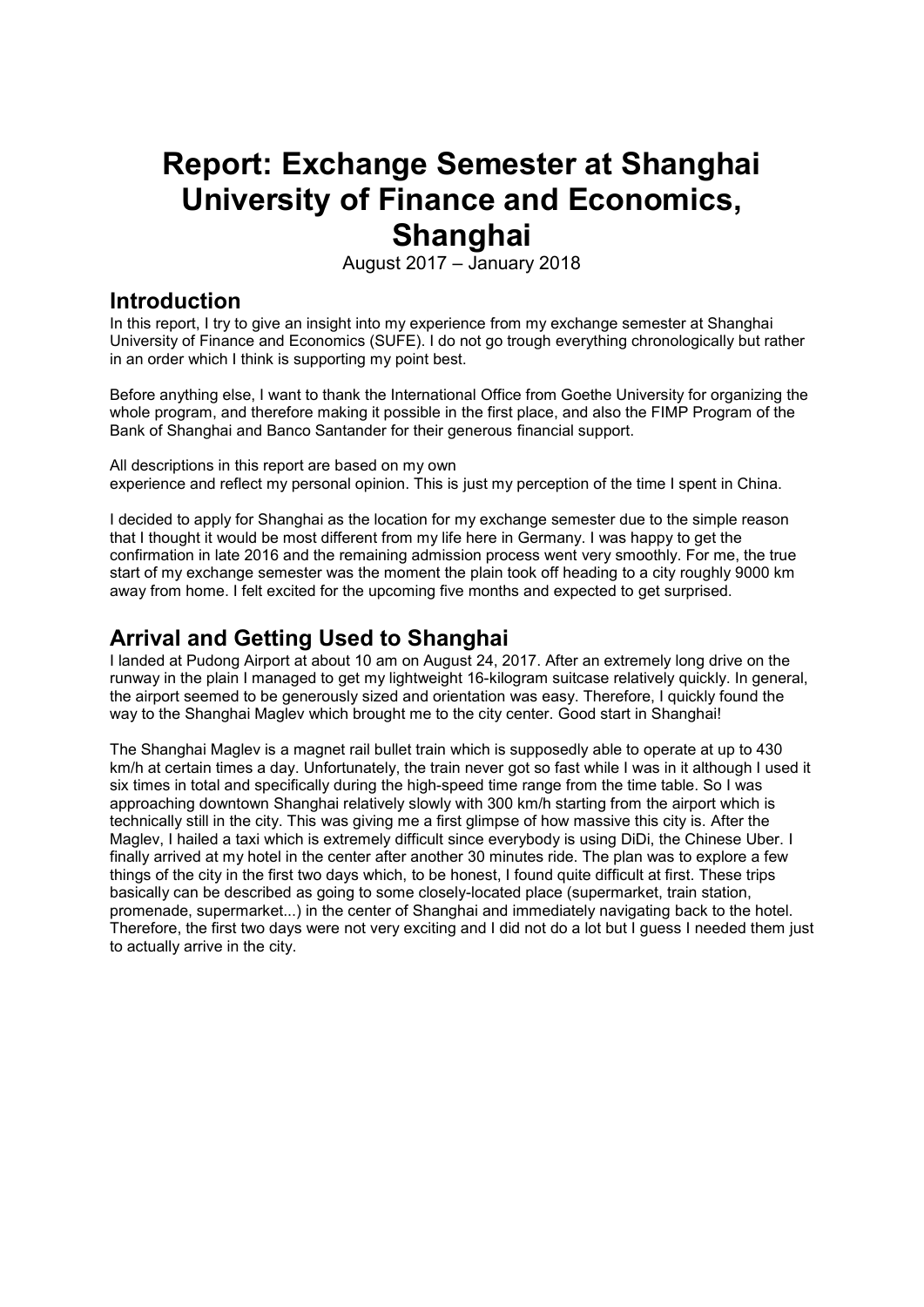

The following two weeks I spent in a shared apartment in the heart of Shanghai which I rented via Airbnb. This was an amazing experience because I felt like I was really close to the actual life there and got in touch with the locals. During my stay, people joined and left the apartment on a seemingly daily basis and therefore I had the opportunity to have great talks with mostly young Chinese from provinces outside Shanghai (if their English allowed it). I used these days to further explore Shanghai, meet my buddy from University for the first time (unfortunately, one out of two times we met up) and do my first trip outside Shanghai. Also, I was at the campus for the first time. From an ex-post perspective, it was a very good choice to go to Shanghai about two weeks before the semester. It helped to get used to this city slowly and in my personal way. This process, though, did not end and was not nearly finished until I left China again because this place is so different from the West.

### **Travelling in China**

During my time in China I did three trips outside Shanghai: to a city close to Shanghai, Hangzhou, to the south, and to the capital, Beijing. Each of them was a lot of fun and interesting. I will go into each of them separately. Most of the others students travelled even more during the semester. But they usually did not have to transfer their grades to their home university which reduced the time they needed to study significantly compared to me and my fellow student from Frankfurt.

#### **Hangzhou at West Lake**

We, a group of six students from the university, decided to do a weekend trip to this famous city not far from Shanghai. We went there by high speed train which is in general a very convenient way to travel in China. The city is located next to a big lake, called West Lake. We started our bike tour on Saturday from the city center directly at the waterside. Then we rode to two actually not so ancient temples before we spontaneously decided to go to small tea village. This proved to be a great idea. After an exhausting but beautiful walk with countless steps on long stairs through the middle of nowhere we had a glass of green tea at an old lady's tea house in the evening. This was a great experience since it was so calm and peaceful to sit in the dusk - the opposite of the typical atmosphere in China. We spent the night in the city at the lake and had some good food in one of the many restaurant. Still tired on the next morning we got up late and used the rest of the sunday to further explore the city center and to have lunch at a hot pot restaurant.

### **Beijing and the Great Wall**

In early November, my uncle visited me for a few days in China. Among other things, we went to Beijing to visit the city and in particular the Great Wall since I always wanted to see it. The bullet train covered the 1,300 km distance from Shanghai in about four and a half hours. We also did some sightseeing inside Beijing itself which was impressive with the huge Forbidden City, great parks like the Temple of Heaven Park and, this time finally original, ancient buddhist and Confucian temples. But to be honest, I did not enjoy it that much since it was super crowded all the time and I felt even more monitored than in Shanghai by the thousands and thousands of cameras and hardly fewer soldiers and police men.

The trip to the wall, however, was just great. We booked a private driver who drove us the 70 km distance to the wall, waited there and took us back to our hotel. For about 70 Euro this was relatively cheap and way more convenient than taking the bus. We got up early in the morning and accordingly arrived at the wall before any other tourist, I suppose, since it was completely empty. It was freezing cold but the view as we got up to the wall made up for this more than once. We took a good walk on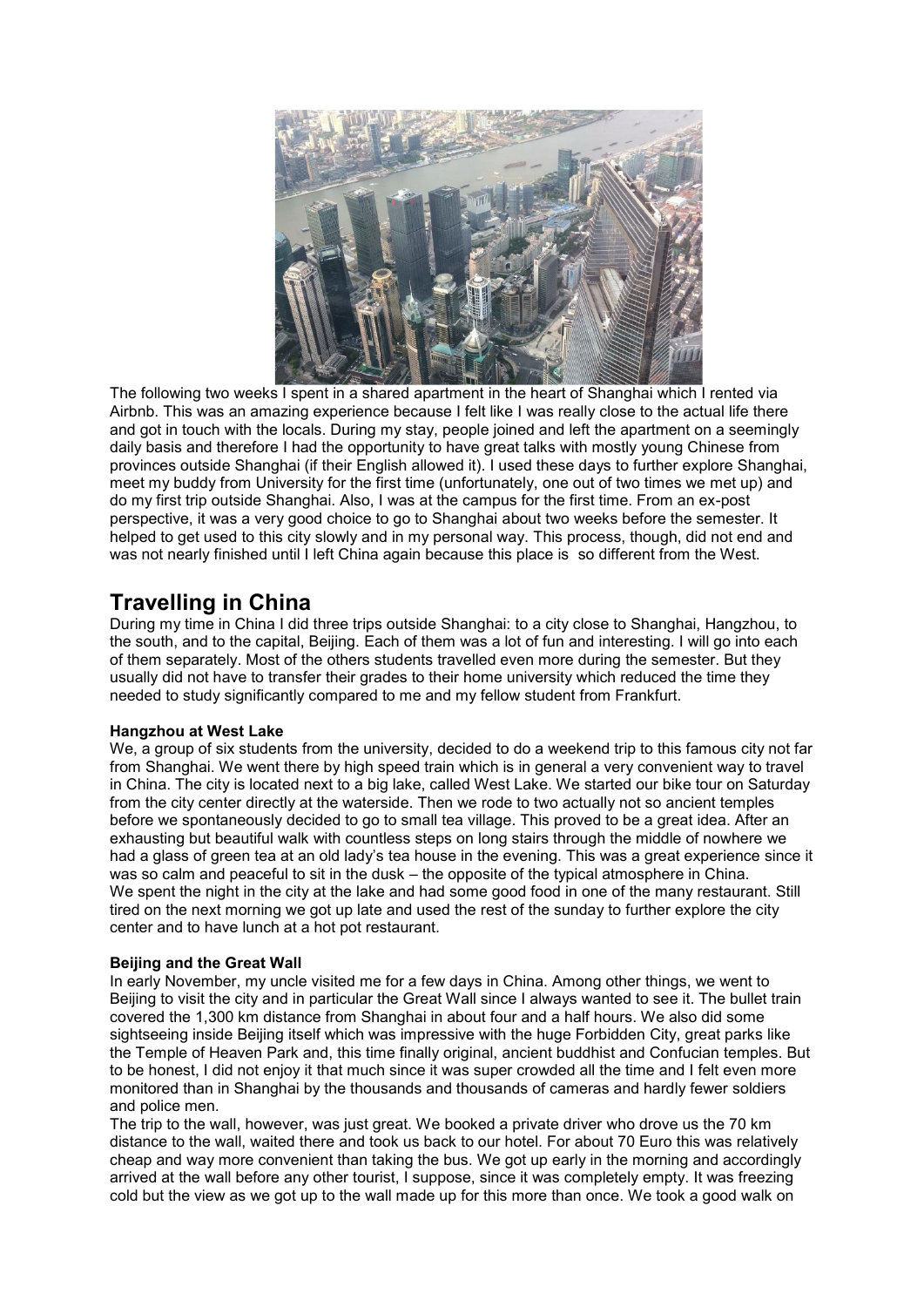the wall itself and I "climbed" a ridiculously steep stair which was surprisingly not secured at all (see the background of the picture). The way down was way more difficult than the way up. Over time, more and more people arrived at the wall and it got a little crowded again. But before the rush came on the noon, we were already in our taxi to get back to Beijing.

#### **Guilin, Rice Fields and Li River**

By far, my favourite trip was to the south of China. I did this on my own during the time before the semester. I was sitting in the living room of the shared apartment talking to some Chinese people from different provinces about the most beautiful places in China when I spontaneously booked a 3-day trip to a city located in the Guangxi province, called Guilin. I went there by plane and landed on a tiny little airport with just one runway. I thought this was a good sign and that I now was in a more rural area. But on the taxi ride to the hostel I checked the population of Guilin  $-4.7$  million.

During the weekend I slept at a hostel directly in Guilin which was very comfortable. I always like it to stay in such places from time to time because you get in contact with so many different people. From there I also booked my trips, a boat tour on the Li River and a bus ride to the rice terraces. On Friday morning I got up early to catch the bus to the boat dock at the Li River. The trip on the river itself was about one hour. I think I can say that those were the most beautiful nature formations I have ever seen. The glittering river winding through the huge, green rock needles was just amazing. Afterwards, I went to a small village in between and around these mountains where I had many different sorts of tropical fruits. It was a bit touristy but still looked very old. I met a very friendly young Scottish guy and a Dutch woman there with whom I spent the rest of the day and went to some bars afterwards back in Guilin.

The second day I visited another village but this time it was located between many rice terraces. This day was also pretty nice but compared to the day before rather calm. I met a Dutch couple and together we did a long hiking tour inside the rice terraces and we almost managed to get lost. A big part of the day we spent in the mini van which was bringing us to the terraces and back to Guilin. Six hours in total but it was worth it. At the hostel I was already quite tired and went to bed early to catch my flight back to Shanghai on the next morning.

### **Food and Culture**

Food in general was some kind of a problem for me in China. However, this was not due to taste of the local cuisine but rather to me following a vegetarian diet in a country where the people usually put at least a little bit of meat in almost everything. Nevertheless, I got by and after a certain period of time I knew where I could get my "special meals". Food at the campus was extremely cheap. After about half of the semester, my fellow student from Frankfurt and I discovered another canteen (additional to the three we knew) on the campus where we had lunch at almost every day from then. A good portion of delicious fried rice with vegetables was seven to ten Yuan (yes, it was random) which is about one Euro. It was hard to find something for more than 20 Yuan on campus. Another thing I want to mention are the fruits you can get everywhere for little money. I particularly enjoyed the wide range of tropical fruits like dragon fruits, passion fruits and pomelos. The famous street food is a personal decision everyone has to take on his own. I did not try it. Other people had a lot of street food. Most of them were totally fine, a few got a little bit sick from time to time. In general, the hygiene in "average" China is not that high compared to Europe. But if one is a little bit careful everything is fine. I think Chinese people are somehow more used to this. They seem to have a more robust stomach. There were probably also exchange students who did more typical culture stuff than me. Visiting every ancient market, art disctrict in Shanghai M50 (which should be really nice I was told), every corner of the Former French Concession and of course buying a lot of souvenirs to remember. I preferred to try just getting in touch with the people and thereby obtain my cultural experience. The final picture I have now sitting in Germany and typing this report is somehow ambiguous. On the one side there is this huge trend in China to live like in the West. Starbucks everywhere, clothing brands, fast food from the US, idols and I think in general admiring the Western development. Therefore, some people are very interested in you on a superficial level when you come from there. For example, we often were asked by some girls whether they could take a photo of us, one time even without them in the picture. Afterwards they always went away giggling and looking at the picture. But we also met a lot of deeply interested people who were so interesting themselves. Great talks about differences in the system and general thinking were the result. Nice and open-minded people!